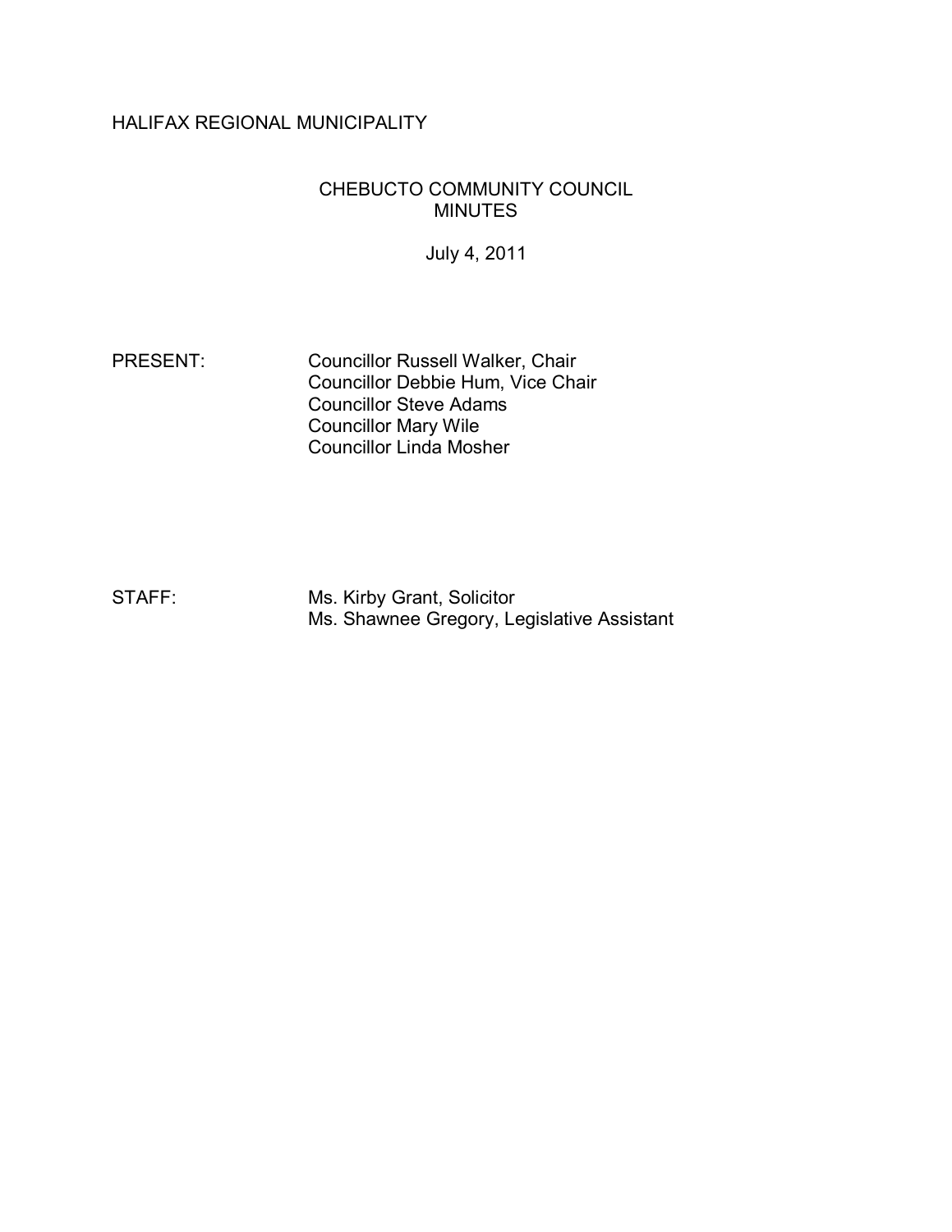# TABLE OF CONTENTS

| 1.  |                                                                            |  |
|-----|----------------------------------------------------------------------------|--|
| 2.  |                                                                            |  |
| 3.  | APPROVAL OF THE ORDER OF BUSINESS AND APPROVAL OF ADDITIONS                |  |
|     |                                                                            |  |
| 4.  |                                                                            |  |
|     | 4.1                                                                        |  |
|     | 4.1.1 J.L. Ilsley High School - Campus Opportunity  3                      |  |
|     | 4.1.2 Keefe Drive - Emergency Concerns Due to Road Construction and        |  |
|     |                                                                            |  |
|     |                                                                            |  |
|     |                                                                            |  |
| 5.  |                                                                            |  |
| 6.  |                                                                            |  |
| 7.  |                                                                            |  |
| 8.  |                                                                            |  |
|     | 8.1                                                                        |  |
|     | 8.1.1 Case 16217: Heritage Development Agreement - 10 Kirk Road,           |  |
|     |                                                                            |  |
|     | 8.1.2 Case 16333: Amending Development Agreement - Halifax Water           |  |
|     |                                                                            |  |
|     | 8.2                                                                        |  |
|     | 8.2.1 Appeal of the Development Officer's Decision to Refuse an            |  |
|     | Application for a Variance - 15, 17, 19 & 21 Four Mile Lane,               |  |
|     |                                                                            |  |
| 9.  |                                                                            |  |
|     | 9.1                                                                        |  |
|     | 9.2                                                                        |  |
|     | 9.3                                                                        |  |
|     | 9.3.1                                                                      |  |
|     | 9.3.2 Blue Mountain - Birch Cove Lake Wilderness Reserve 12                |  |
| 10. |                                                                            |  |
|     | 10.1                                                                       |  |
|     | 10.1.1 Graffiti on Chain of Lakes Trail - Northwest Arm Overpass 12        |  |
|     | 10.1.2 Chain of Lakes Trail - Surplus Lands - Councillor Mosher  12        |  |
|     | 10.1.3 Restricting Signage on Dunbrack Street - Councillor Hum 13          |  |
| 11. |                                                                            |  |
| 12. |                                                                            |  |
|     | Naming of a Geographical Feature - Cabin Lake - Councillor Hum  13<br>12.1 |  |
|     | Fleming Park Management Practices and Fire Hazards, Westgate/Burns<br>12.2 |  |
|     |                                                                            |  |
| 13. |                                                                            |  |
| 14. |                                                                            |  |
| 15. |                                                                            |  |
| 16. |                                                                            |  |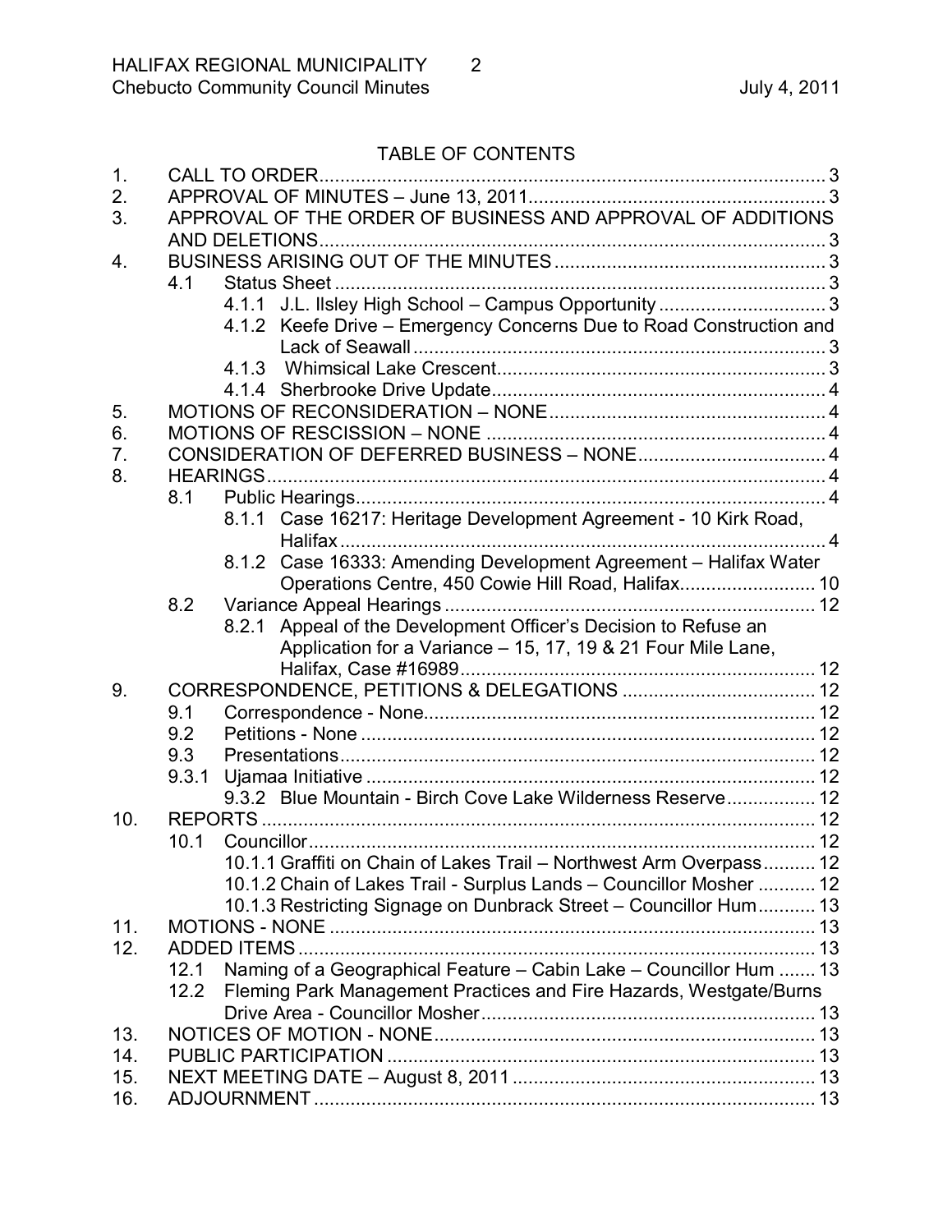# <span id="page-2-0"></span>**1. CALL TO ORDER**

The Chair called the meeting to order at 7:05 p.m. in the Keshen Goodman Library, Halifax.

# <span id="page-2-1"></span>**2. APPROVAL OF MINUTES – June 13, 2011**

**MOVED by Councillor Adams, seconded by Councillor Wile that the minutes of June 13, 2011 be approved as presented. MOTION PUT AND PASSED.** 

# <span id="page-2-2"></span>**3. APPROVAL OF THE ORDER OF BUSINESS AND APPROVAL OF ADDITIONS AND DELETIONS**

Deletion:

9.3.1 Ujamaa Council – Ms. Shelley Fashan

Addition:

- 4.1.3 Whimsical Lake Crescent Briefing Form
- 12.1 Naming of a Geographical Feature Cabin Lake Councillor Hum
- 12.2 Fleming Park Management Practices and Fire Hazards, Westgate/Burns Drive Area - Councillor Mosher

### **MOVED by Councillor Hum, seconded by Councillor Wile that the agenda be approved as presented. MOTION PUT AND PASSED.**

### <span id="page-2-3"></span>**4. BUSINESS ARISING OUT OF THE MINUTES**

### <span id="page-2-4"></span>**4.1 Status Sheet**

### <span id="page-2-5"></span>**4.1.1 J.L. Ilsley High School – Campus Opportunity**

Councillor Mosher advised that she would have an update at the next meeting.

This item is to remain on the Status Sheet.

### <span id="page-2-6"></span>**4.1.2 Keefe Drive – Emergency Concerns Due to Road Construction and Lack of Seawall**

As there was no update, this item is to remain on the Status Sheet.

### <span id="page-2-7"></span>**4.1.3 Whimsical Lake Crescent**

A briefing form was submitted.

To remain on the Status Sheet.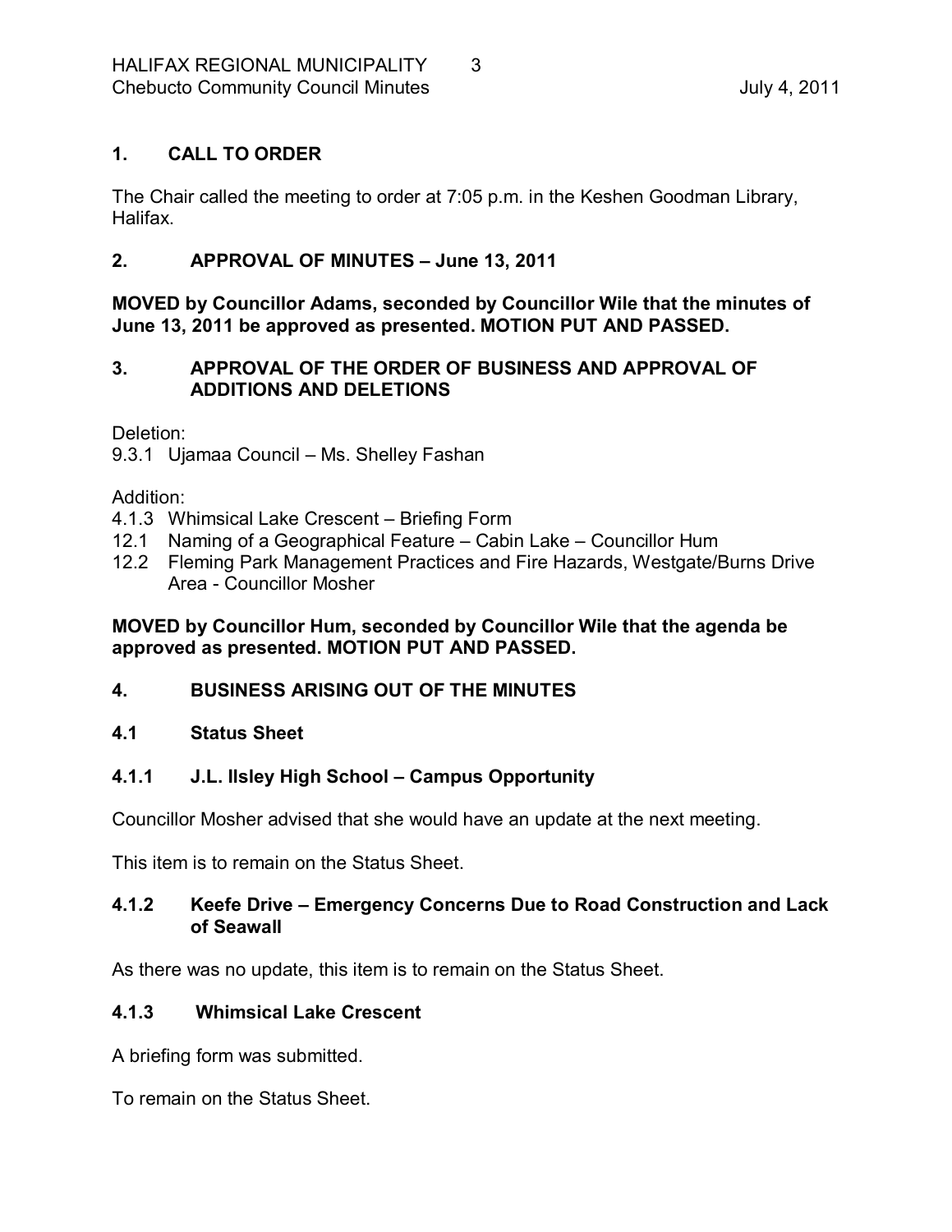### <span id="page-3-0"></span>**4.1.4 Sherbrooke Drive Update**

As there was no update, Councillor Hum requested that this item remain on the Status Sheet.

- <span id="page-3-1"></span>**5. MOTIONS OF RECONSIDERATION – NONE**
- <span id="page-3-2"></span>**6. MOTIONS OF RESCISSION – NONE**
- <span id="page-3-3"></span>**7. CONSIDERATION OF DEFERRED BUSINESS – NONE**
- <span id="page-3-4"></span>**8. HEARINGS**
- <span id="page-3-5"></span>**8.1 Public Hearings**
- <span id="page-3-6"></span>**8.1.1 Case 16217: Heritage Development Agreement – 10 Kirk Road, Halifax** i) Halifax Watershed Advisory Board Report

A report dated May 5, 2011 was before Community Council.

A report dated January 6, 2011 from the Halifax Watershed Advisory Board was before Community Council.

Correspondence was submitted by the following residents: Mr. Gerald Harris, Mr. Nick Ross, Ms. Maureen Nolan, Dr. S.A. Imran, Ms. Dorothy E. Moore and Ms. Patricia Goulet.

Ms. Mackenzie Stonehocker, Planner, provided the presentation on Case 16217: Heritage Development Agreement – 10 Kirk Road, Halifax.

The Chair reviewed the rules of procedure for Public Hearings and called for those speaking for or against Case 16217: Heritage Development Agreement – 10 Kirk Road, Halifax.

**Mr. John Carter**, Jubilee Road, indicated that he was also a co-owner of a home on Kirk Road and, upon reading the provided documentation, he was not clear as to how comments from the September public meeting and other correspondence provided to the city were addressed by the developer or in the staff report provided to HRM. He stated that it was hard to see the public process and how it affected the proposed design and construction. Mr. Carter expressed concern that the traffic impact study did not contain a clear assumption regarding the number of vehicles per household unit; noting assumptions used in the analysis were not clear. He advised that residents were concerned that the study focussed on the intersection of Parkhill and Purcell's Cove Roads; however, residents were actually more concerned about the potential for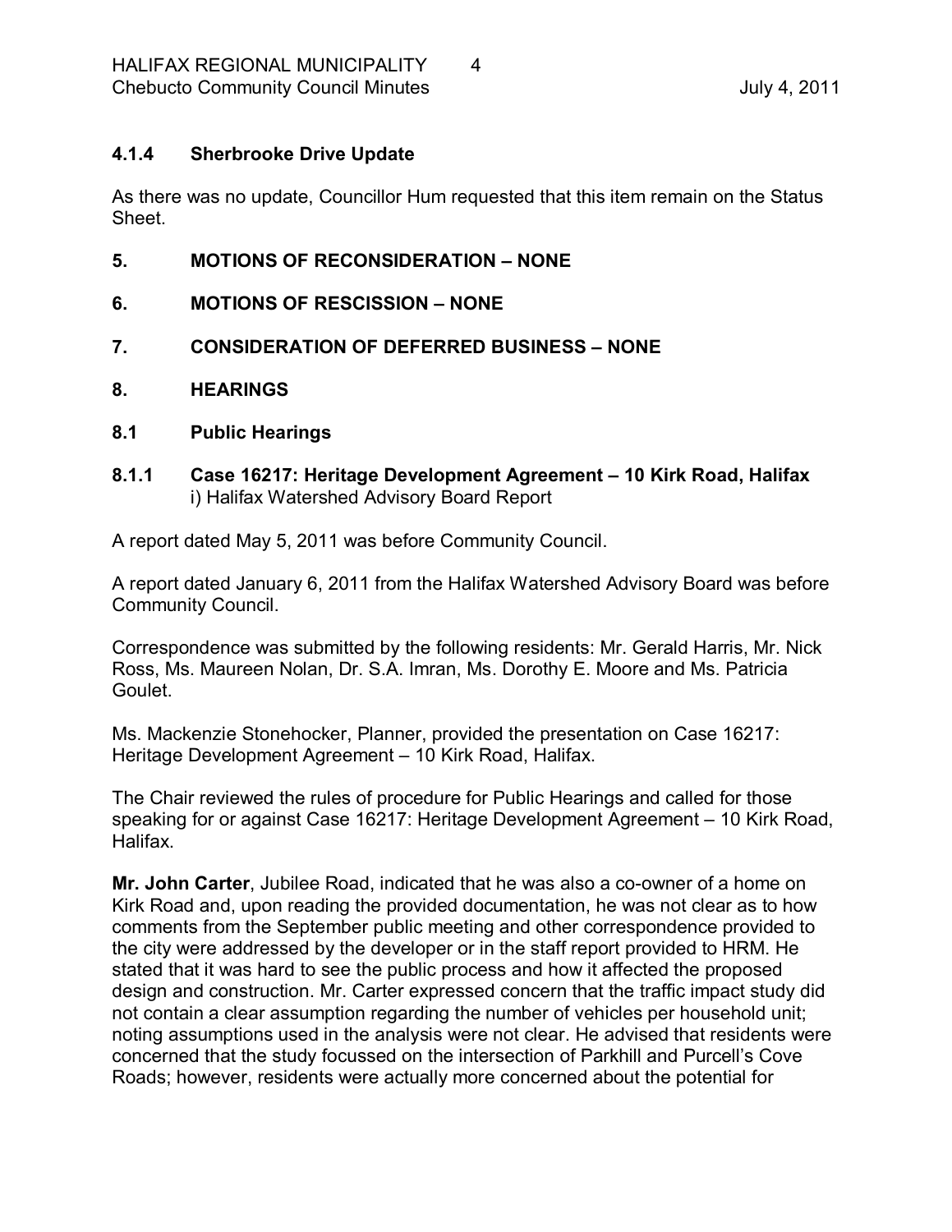additional traffic in their neighbourhood given the narrow streets. Mr. Carter asked what had changed in the design and construction process that reflects these concerns.

Ms. Stonehocker advised that staff reviewed the minutes from the September Public Information Meeting (PIM) as well as comments received and that those comments were incorporated into the negotiations for the development agreement. She stated that, as a result, the length of construction time was changed and the development agreement will be as strict as possible on the developer to minimize bother in the neighbourhood. Regarding the traffic analysis, she stated that the traffic engineered used a standard number of vehicles per unit size and found the results to be satisfactory and that the development would not negatively impact traffic. Ms. Stonehocker indicated that the four way stop at Parkhill and Williams Lake Roads had been the focus of the study as that would be most resident's route.

**Ms. Dorothy Moore**, McManus Road, advised that she had lost her voice and her daughter read her submitted correspondence dated June 28, 2011 into the record.

**Mr. Chuck Lienaux**, Purcells Cove Road, stated that he suggested at the PIM that HRM consider acquiring, with a deed rather than an easement, the towpath and inquired about whether this was considered. He advised that it would seem to be the best plan to have ownership of the land rather than a short term lease.

Ms. Stonehocker advised that staff did investigate the acquisition of parkland as opposed to an easement; however, HRM's Parkland Planning department indicated this was not the best use for the site as there was no way for HRM to access and maintain the land; noting that the high-water mark and seawall was under Port Authority jurisdiction which further complicates the matter.

**Ms. Maureen Nolan,** Marine Drive, indicated that she co-owned the property with her mother and that three of the proposed houses would be built along their property which would increase their insurance as they now received a break for having a hydrant so close. She expressed concern regarding snow removal as the street was only eight feet and advised that there should be no exception for home sites 7 and 13 as outlined in item 3.9.10 as rules should be applied across the board.

Ms. Stonehocker advised that home site 7 provides the future home owner to have access via Marine Drive or an internal private driveway as a result of steep grades. She stated that if they chose to have access via Marine Drive, the fire hydrant and also a power pole may have to be moved a distance of 20-25 feet. She indicated that there would still be room for snow removal and that, typically, there were no setbacks for driveways; however, given this is an existing neighbourhood, staff felt that a setback of eight feet would be appropriate, if space allowed.

**Mr. Ezra Vangelder**, Chipstone Close, requested further information regarding:

• The construction timeline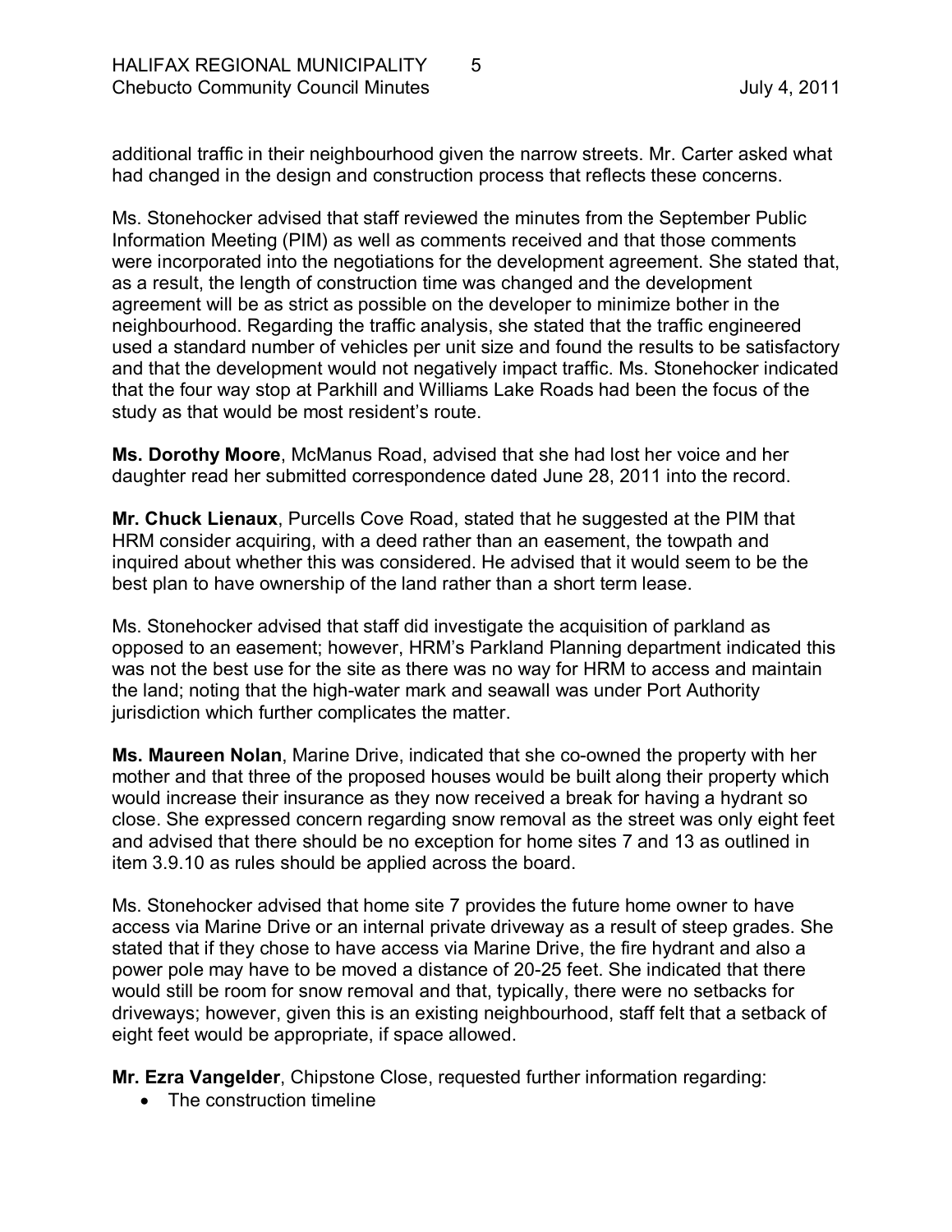- · If the developer planned to maintain the public towpath
- Whether each home site would have its own private driveway or a public common parking area
- · What steps would be taken to ensure safe use of the private driveways, if developed
- The intended distance between the buildings from lots 1 to 4

Ms. Stonehocker advised that:

- · Within three years, the site would be pad ready with all service work and driveways completed
- · Maintenance of the towpath was at the developer's discretion
- There would be two main private driveways off Kirk and McManus Roads and each home would have its own private driveway
- · The closest the homes could be, as set out in Schedule F, was 16 feet apart which would all depend on the property owners' designs

**Mr. Nick Ross**, Kirk Road, indicated that his property borders the proposed property and that while he was in favour of the development, he would like to see the density reduced for traffic and quality of life issues. He wondered if road widths had been taken into consideration as it seemed as though only the intersections at the largest road had been analysed; expressing concern that this may not have been properly addressed. Mr. Ross inquired as to how the development would affect his property value as residents wanted to share their way of life and not have it compromised and wondered if HRM had considered their properties and taxes.

Ms. Stonehocker clarified that the traffic engineers do take into account the size of streets when conducting traffic impact studies and they were aware that the Jollimore streets are undersize. She advised that the developer has asked to go through the development agreement process; noting if they had been willing to go as of right, they would have had enough space to build an equivalent amount of units.

**Ms. Helen Lofgren**, 47 Albion Road, agreed with many of the concerns already stated including the concern that the proposed development contained too many houses. She expressed concern regarding who would be responsible for noise complaints when the construction begins as it would effect people who are home during the day; noting recent construction on Albion Road as an example of such disruption. Ms. Lofgren also wondered what means of access the construction workers would use and suggested that materials be delivered by water. She requested that it be ensured that the HRM noise By-laws are observed during construction. She also wondered where quests visiting the new development would park as parking in the neighbourhood was already an issue.

Ms. Stonehocker stated that the property was large enough to accommodate parking for construction and delivery vehicles and that the noise By-law was enforced, by complaint, by the police; noting that staff could not regulate deliveries in the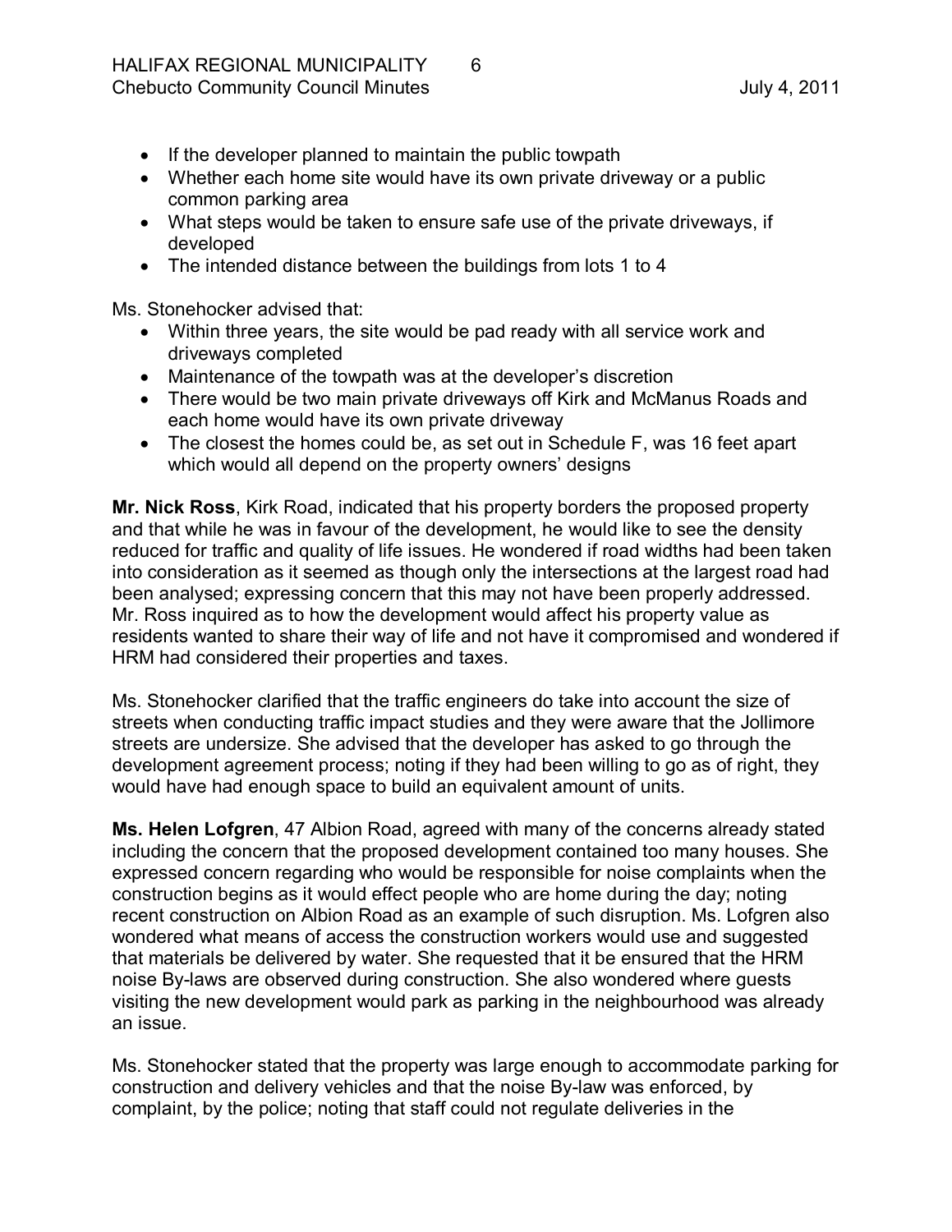development agreement. She indicated that there would be approximately 10 guest parking spots on site.

**Mr. Glen Harrison**, Parkhill Road, expressed disappointment that in the supporting documents for this matter, it did not appear that the developer considered the single overriding concern expressed by 81 residents. He stated that, according to his notes, only two people spoke in favour of the development at the PIM and neither lived in the area. Mr. Harrison indicated that residents were concerned that the neighbourhood could not support the infrastructure of such a development. He expressed concern regarding traffic issues along the functional laneways in the neighbourhood; noting he could not believe that HRM would allow a subdivision and 14 houses on a site where there used to be one. Mr. Harrison indicated that he did not know how traffic studies worked; however, Council should have been provided with photos of the laneways and that there was not even a stop or yield sign at Parkhill and Kirk Roads; noting there was also no room for parking or heavy equipment. He requested that Council redirect this issue back to staff as they had not addressed density, traffic or the concerns of residents. In closing, Mr. Harrison stated that maintaining a few rock walls and bushes was all well and good; however, this development was not in keeping with the neighbourhood and he requested that the development be modified to suit the neighbourhood.

Ms. Stonehocker advised that, in staff's opinion, the proposed development does a much better job in keeping with the neighbourhood than an as of right development would and that the lot size was comparable to those throughout Halifax; noting that the heritage development agreement also provides a good product with regards to density.

Ms. Stonehocker indicated that, under as of right construction, the development would include:

- The mandatory construction of a public street to municipal standards off which there would be 50 feet of frontage with between 14 and 16 lots
- · The HRM Parkland division would decide if they wanted to create parkland in the subdivision or take cash in lieu
- The orientation of a cul de sac bulb would mean losing all existing buildings on the current lot

Ms. Stonehocker stated that existing buildings and landscaping features would be maintained within the development agreement approach and that staff also had the ability to regulate architecture and the scale of buildings.

**Mr. Dick Evans**, Parkhill Road, advised that he was a 35 year resident of Jollimore and had submitted correspondence as well. He stated that he was in support of the development for the reasons just addressed by Ms. Stonehocker as the alternative was an as of right development. As a lawyer, Mr. Evans indicated that he realized he had limited control over what people do with their property. He requested an explanation on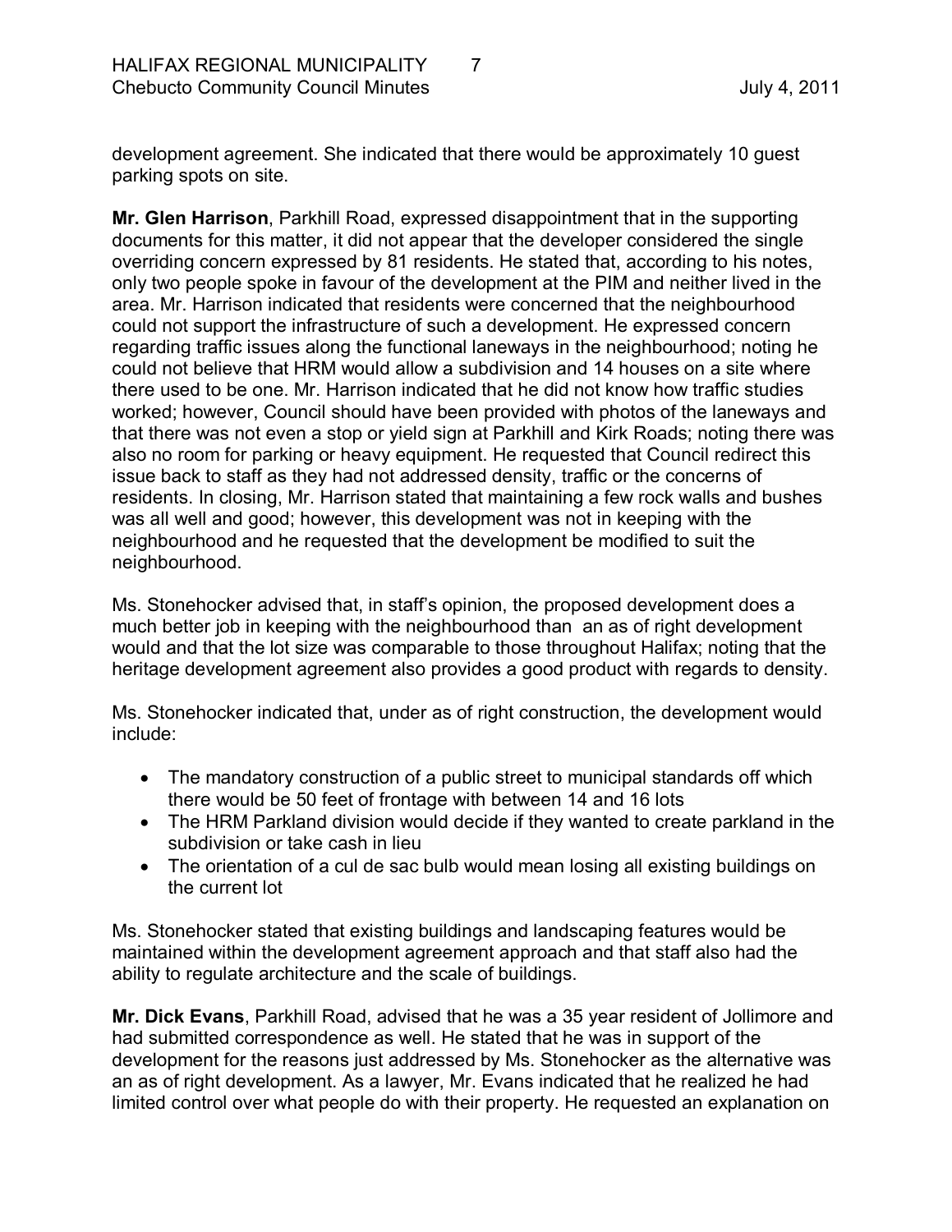the difference between the potential area of land on each lot that could be built upon and the footprint of each unit as some seemed bigger; noting that the footprint needed to be less than the allowable area on which owners could build. He advised that the development was only enforceable by HRM, not by individuals. Mr. Evans also requested clarification as to why HRM staff initially recommended 12 units rather than 14 and ended up agreeing with the developer's request of 14 in the end.

Ms. Stonehocker advised that the development agreement does limit the size of buildings in several ways as set out in Schedule F; noting that, as these buildings were bareland condos, the setbacks were not the same as on owned lots. She stated that there was also a requirement for a maximum footprint and all this was included in the development agreement and enforced by HRM as part of the building permit process; however, HRM did not regulate condominium By-laws. Ms. Stonehocker advised that staff did ask the developer to limit the number of units; however, after discussion and site visits where they saw the size of the home sites, staff were comfortable with the requested 14 units.

**Ms. Regina Maass**, Albion Road, wondered where the plough would put snow now that there would be a private driveway at the end of Marine Drive as that was where the snow was usually pushed. She stated that she was puzzled by the information on page 4 of the report regarding a traffic impact statement that the development would not impact the neighbourhood and wondered if it was a conflict of interest that the developer had been responsible for the study. Ms. Maass advised that she liked the idea of a heritage development; however, she did not like the impact such a development would have on Jollimore and wondered at what point traffic would become such an issue that pedestrians and walkers in the neighbourhood would become displaced. She expressed concern regarding higher taxes being put upon the community and that their quality of life would be diminished as a result.

Ms. Stonehocker advised that the snow removal would not cause an issue in the right of way. She also stated that HRM does not conduct traffic impact studies as they were always the developer's responsibility; noting these studies were done according to international standards and were reviewed by staff.

The Chair called three times for additional speakers. Hearing none, the following motion was passed:

### **MOVED by Councillor Wile, seconded by Councillor Hum that the Public Hearing be closed. MOTION PUT AND PASSED.**

**Ms. Jennifer Corson**, Project Manager for Marterra Inc., Applicant, thanked HRM staff for working hard on this fairly new development type; the heritage bareland condo. She indicated that her work was in the green architecture field with Solterre Design who have expanded their project design work to land development as they saw many opportunities to have greener development in HRM. She advised that from the last PIM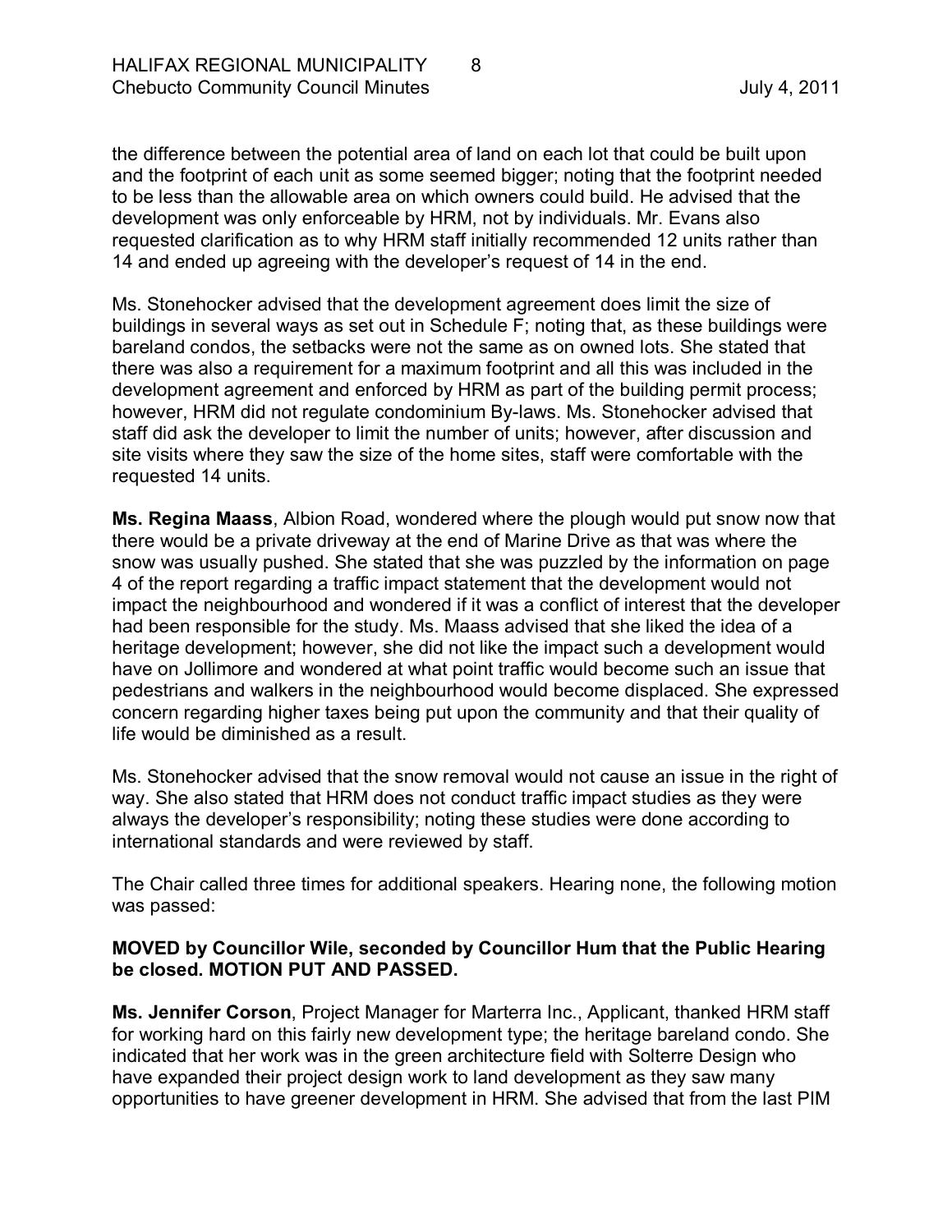regarding this development, both support and concern was strong as Jollimore was a close knit neighbourhood and, while she understood the concerns, development was required to maintain the heritage aspects of the property; noting that Dr. Mathers built his estate from a number of cottages already on the land. She indicated that her role as a green developer was to put existing features before new development as they wanted to weave the new houses among existing heritage; noting that, under as of right, the property would have been demolished to construct a standard cul de sac like the one at Dead Man's Island. Regarding concern about the impact from construction and traffic, Ms. Corson clarified that the roads leading to the property would not be widened and there would not be curbs or gutters on the property. She advised that the traffic study was completed by an independent consultant and she was disappointed that Albion Road had not been included by the consultant as well. She stated that an as of right development of 16 units could have generated more trips and less public input in the process. She indicated that McManus Road was approximately 10 to 12 feet wide with a 66 foot wide public boundary; advising that they had started to take some trees down and would be widening the mouth of the property which would actually enable passing for improved access. Ms. Corson stated that the towpath was an important community link and they would maintain it during the summer months. She indicated that since the PIM there had been a request for additional work and an architectural view was now underway with CRM Consultants; noting it was unlikely there was much infrastructure there. Ms. Corson advised that she had been involved with this project for almost two years and that they have been renovating the main house and adjacent 1960's home; noting that, if the development agreement was approved, internal road work would commence over the next couple of months. She stated that the main water and sewer line work would take place on the development's roads so residents would not need to worry about equipment parking other than the widening of Roost Road. She indicated that they hoped to start selling the units in the spring of 2012. Regarding height, density and buildable areas, Ms. Corson advised that they had been working closely on ratios of approximately 1200 feet; noting that they wanted to protect the character of the property as well as the North West Arm pathway, current water frontage and viewplanes. She stated that Marterra Inc. wanted to provide opportunities for silver gain and they had modeled their units per acre on the existing community density in Jollimore.

#### **MOVED by Councillor Mosher, seconded by Councillor Adams that Chebucto Community Council:**

- **1. Approve the development agreement contained in Attachment A of the staff** report dated May 5, 2011, to allow for one semi-detached dwelling and ten single-unit dwellings at 10 Kirk Road, Halifax; and
- **2. Require the agreement be signed by the property owner within 120 days, or any extension thereof granted by Council on request of the property owner, from the date of final approval by Council and any other bodies as necessary, including applicable appeal periods, whichever is later;**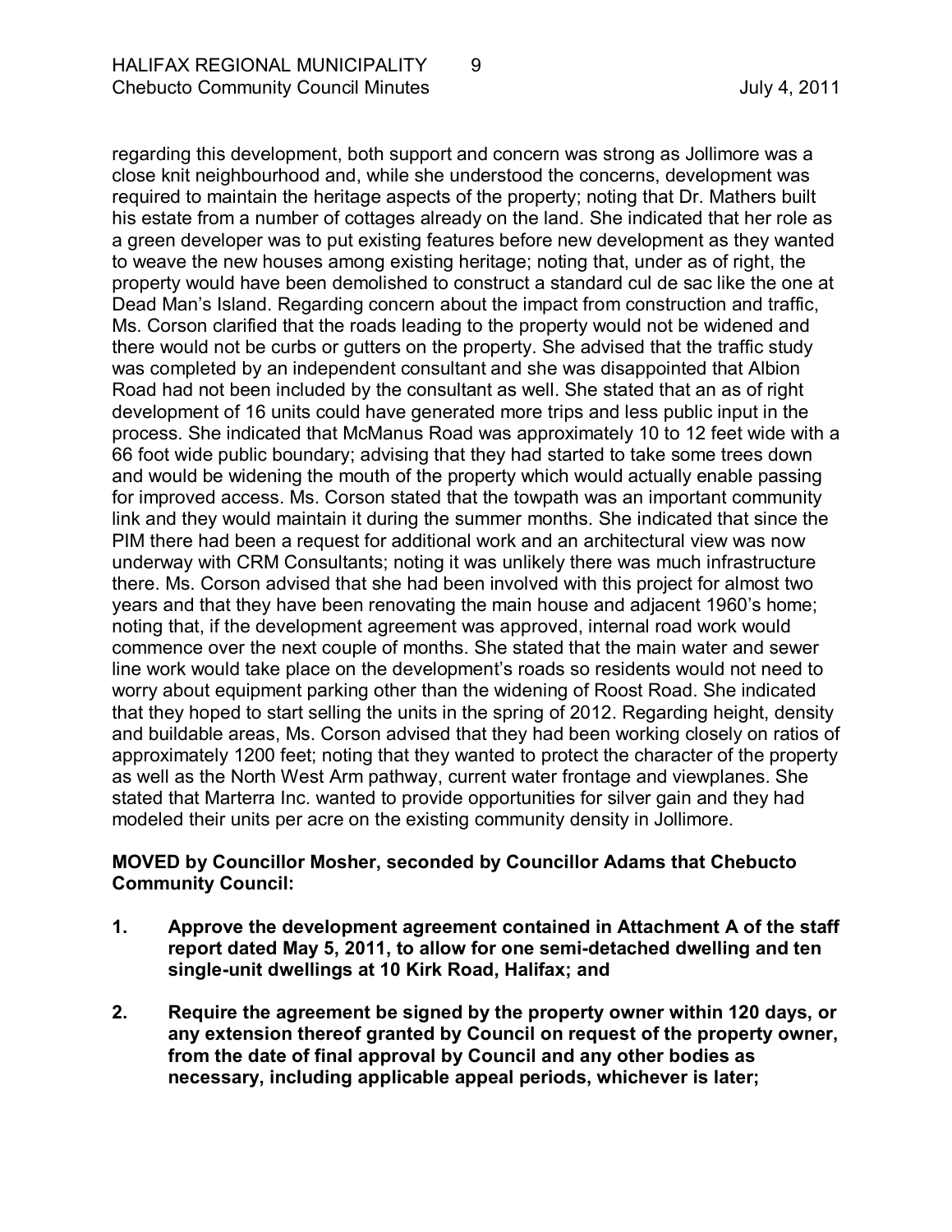### **otherwise this approval shall be void and any obligations arising hereunder shall be at an end.**

Councillor Mosher amended the staff recommendation from 12 to 10 single-unit dwellings as she understood the residents' concerns regarding this unique community; noting that something would be developed on the property and she preferred a development agreement over as of right as the latter would negatively impact the Jollimore community. She cited Policy 6.8 of the Heritage Resources section of the Halifax Municipal Planning Strategy and Policies CH-1(f) and IM-15 of the Regional Plan as her reasons for amending the motion. In closing, she stated that reducing the number of units by two was a compromise and the developer should look at the benefit, not only of a new development, but of integrating it into the existing community so it would be beneficial for all.

### **MOTION PUT AND PASSED.**

#### <span id="page-9-0"></span>**8.1.2 Case 16333: Amending Development Agreement – Halifax Water Operations Centre, 450 Cowie Hill Road, Halifax**

A report dated May 26, 2011 was before Community Council.

Ms. Mackenzie Stonehocker, Planner, provided the presentation on Case 16333: Amending Development Agreement – Halifax Water Operations Centre, 450 Cowie Hill Road, Halifax.

The Chair reviewed the rules of procedure for Public Hearings and called for those speaking for or against Case 16217: Heritage Development Agreement – 10 Kirk Road, Halifax.

**Mr. Bill Campbell**, Fife Lane, indicated that he was representing Rockcliffe Village and thanked the Water Commission for considering the community as they were a major neighbour to the proposed new site. He stated that the residents of Rockcliffe Village were concerned about maintaining the integrity of the master plan community and they believed they had secured appropriate amendments to the landscaping plan and section 2.5.7 of the proposed amending agreement which deals with the timing of road construction through Halifax Water lands to their common boundary with Rockcliffe Village. Mr. Campbell indicated that the community thinks that most details had been covered and, if not, he was sure that any kinks could be worked out over the next few days. In closing, he thanked Halifax Water for speaking to their principal neighbour and hoped this relationship would continue.

The Chair called three times for additional speakers. Hearing none, the following motion was passed: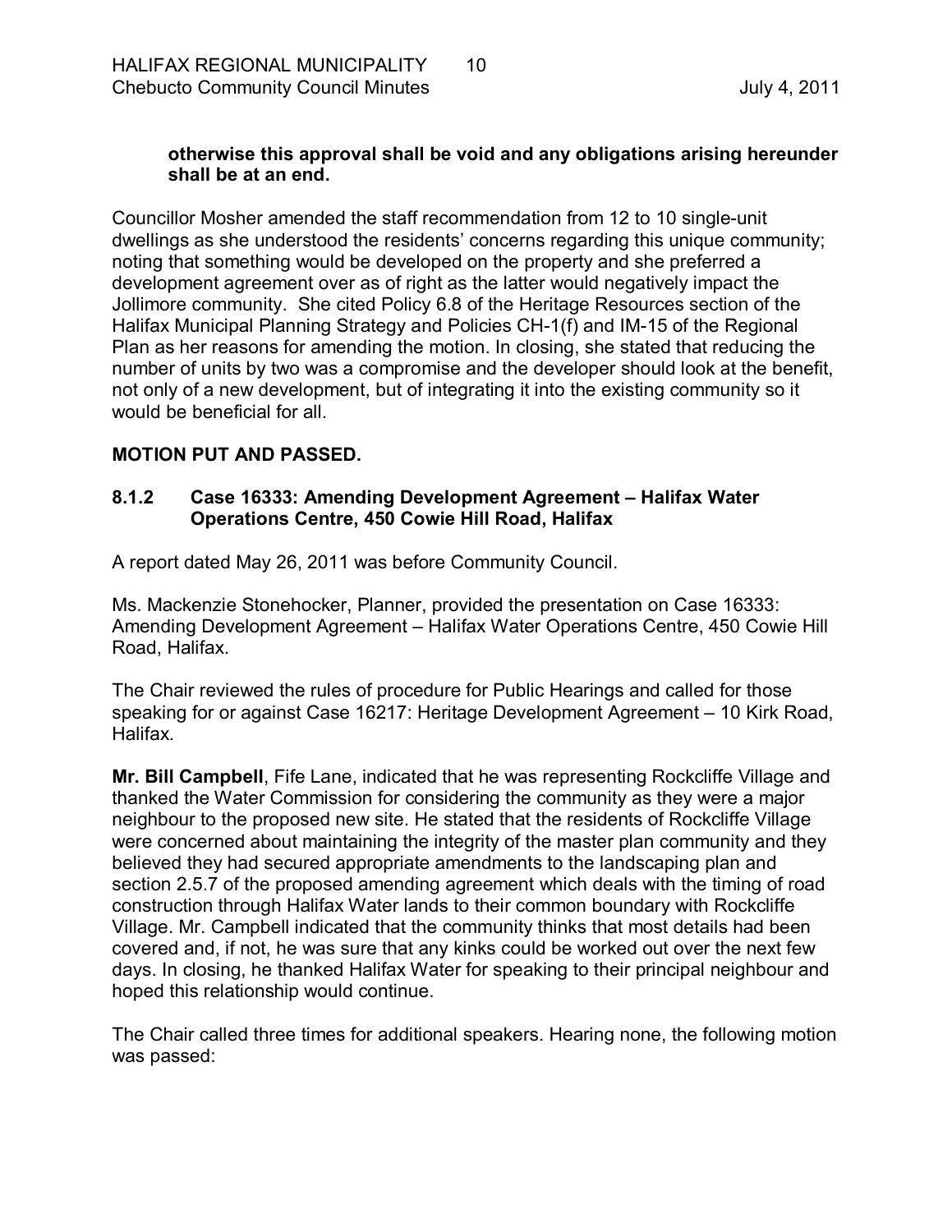# **MOVED by Councillor Adams, seconded by Councillor Hum that the Public Hearing be closed. MOTION PUT AND PASSED.**

**Mr. Jamie Hannam**, Director of Engineering and Information Services with Halifax Water, provided a brief presentation, advising that Halifax Water required more space since taking over stormwater and waste water services from HRM in 2007. He indicted that staff conducted a facilities plan as well as a traffic analysis and traffic impact study which concluded there would be no negative impact by the modest amount of traffic created by the expansion. He stated that the development timeline was to submit the subdivision application within 30 days of the development agreement being approved and to work within the 12 month period to complete initial operations building the Cowie Hill extension.

Councillor Mosher moved the following amended motion as supported by both HRM and Halifax Water staff:

### **MOVED by Councillor Mosher, seconded by Councillor Adams that Chebucto Community Council:**

- **1. Approve the amending agreement contained in Attachment A of the staff report dated May 26, 2011 to allow for an addition to the existing administrative building and a new operations building at 450 Cowie Hill Road, Halifax, with the following two revisions:**
	- **Include additional landscaping details as outlined on the provided Schedule C; and**
	- **Replace the text of Section 2.5.7 with the following: "The Developer shall submit a complete application for Final Subdivision Approval within thirty (30) days of the registration of this Agreement. The Construction Schedule contained in the Subdivision Agreement shall require a scheduled completion date for Primary and Secondary Services within twelve (12) months from the signing of the Subdivision Agreement."**
- **2. Approve the discharging agreement contained in Attachment B to release 450 Cowie Hill Road, Halifax from the expired development agreements; and**
- **3. Require the agreement be signed by the property owner within 120 days, or any extension thereof granted by Council on request of the property owner, from the date of final approval by Council and any other bodies as necessary, including applicable appeal periods, whichever is later; otherwise this approval shall be void and any obligations arising hereunder shall be at an end.**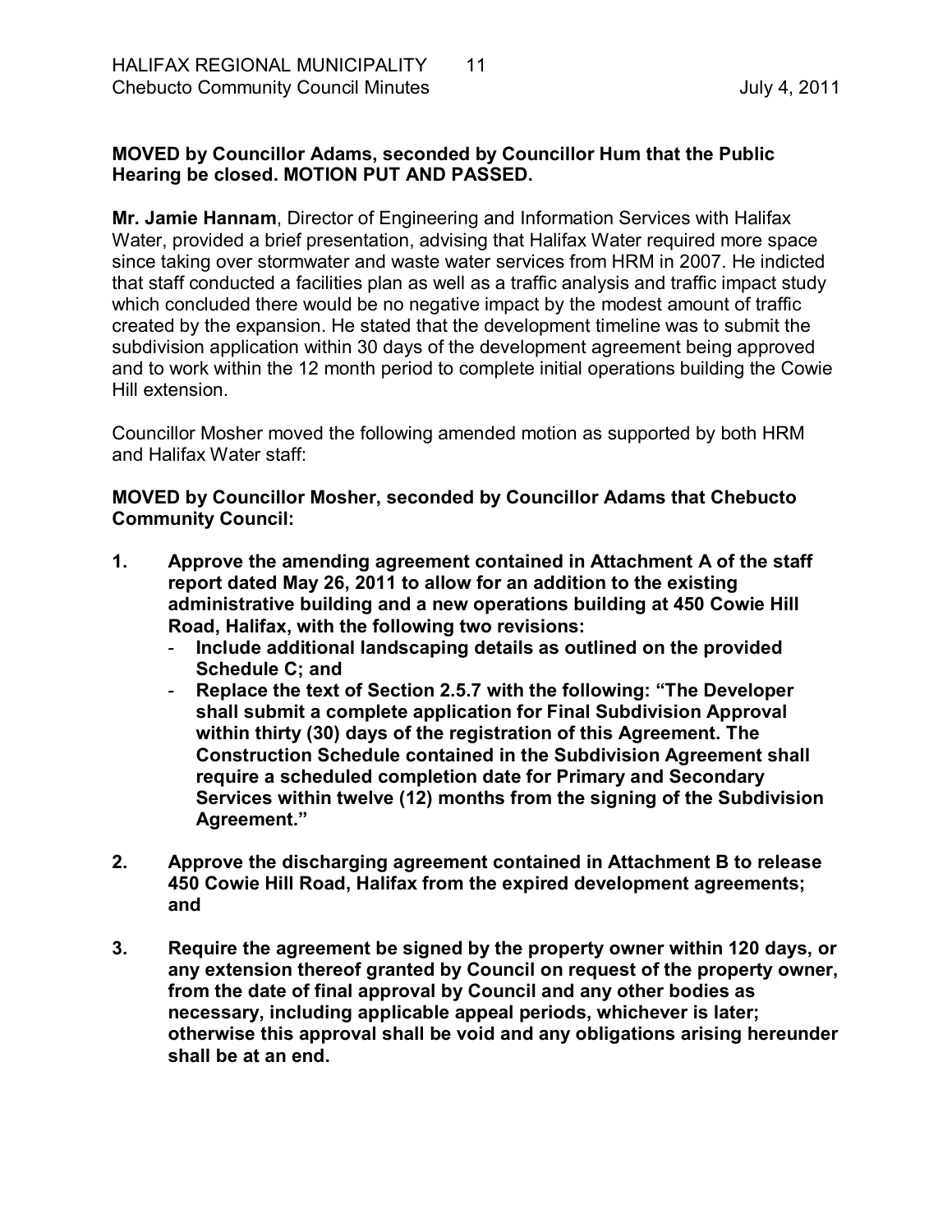Councillor Mosher advised that Halifax Water had been a good partner and thanked staff as well; noting she received a letter from the consultants to clear up any landscaping and construction timelines and that the new building act as a sound barrier.

# **MOTION PUT AND PASSED.**

### <span id="page-11-0"></span>**8.2 Variance Appeal Hearings**

### <span id="page-11-1"></span>**8.2.1 Appeal of the Development Officer's Decision to Refuse an Application for a Variance – 15, 17, 19 & 21 Four Mile Lane, Halifax, Case #16989**

Due to lack of time, this item was deferred to the August 8, 2011 meeting*.*

# <span id="page-11-2"></span>**9. CORRESPONDENCE, PETITIONS & DELEGATIONS**

- <span id="page-11-3"></span>**9.1 Correspondence None**
- <span id="page-11-4"></span>**9.2 Petitions None**
- <span id="page-11-5"></span>**9.3 Presentations**

### <span id="page-11-6"></span>**9.3.1 Ujamaa Initiative**

This item was deleted under the Approval of the Order of Business.

### <span id="page-11-7"></span>**9.3.2 Blue Mountain Birch Cove Lake Wilderness Reserve – Mr. Bruce E. Smith, Halifax North West Trails Association**

Due to lack of time, this item was deferred to the August 8, 2011 meeting*.*

<span id="page-11-8"></span>**10. REPORTS**

# <span id="page-11-9"></span>**10.1 Councillor**

### <span id="page-11-10"></span>**10.1.1 Graffiti on Chain of Lakes Trail – Northwest Arm Overpass Councillor Mosher**

Due to lack of time, this item was deferred to the August 8, 2011 meeting*.*

# <span id="page-11-11"></span>**10.1.2 Chain of Lakes Trail Surplus Lands – Councillor Mosher**

Due to lack of time, this item was deferred to the August 8, 2011 meeting*.*